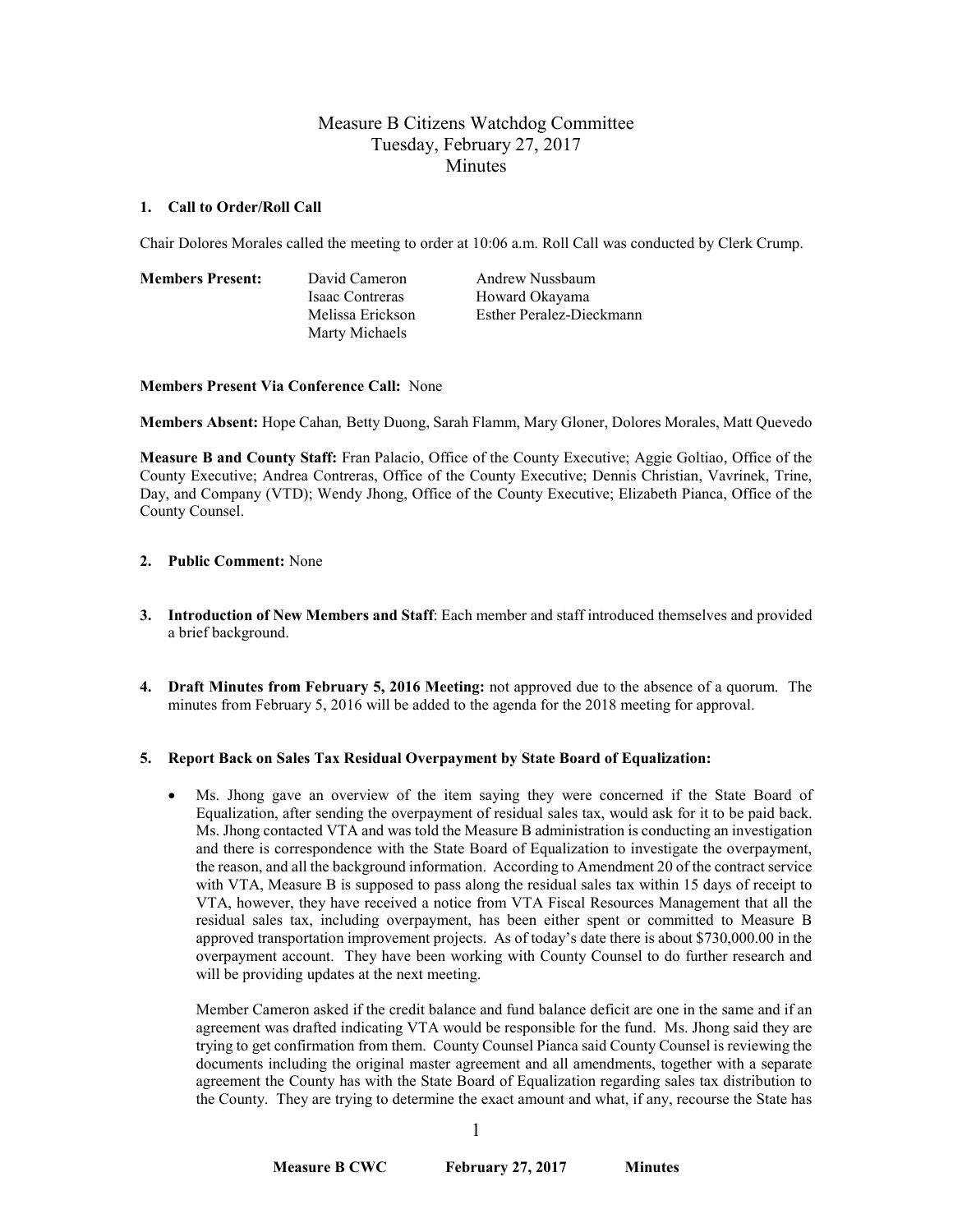in calling back the money from VTA or the County adding they have not yet entered into any agreement or, VTA has not recognized any potential responsibility they may have to pay back the overpayment, if any. An update will be provided at the next meeting.

Member Nussbaum asked if Senate Bill 54, which is the State trying to become a "Sanctuary State", passes, and the Feds hold back money, is the State going to be more likely to push for that overage to be paid back.

Ms. Pianca said overpayments have been made by the State Board of Equalization in other jurisdictions and so the questions are about procedure for collecting that money back. Ms. Pianca said she has not looked at the legislation, adding they are treating this as the responsibility of the County, VTA and the State.

Member Contreras asked if the statute of limitations applies.

Ms. Pianca said they are looking into terms of how far back the State can call the money back. Generally, it can be three years but it really depends on the nature of the payment adding they have yet to look into the statutes.

Member Cameron said basically the County has received too much money. We cannot really close out until this issue has been resolved. Is it reflected in the financials as an overpayment?

Mr. Christian said it is reflected in the Notes to the Financial Statements as a discloser. It does not meet accounting standard for booking as a liability in the financial statement.

Member Cameron asked Ms. Pianca if she is looking at it from a legal prospective saying in his opinion that in reality he thinks the Committee would want to send the money back to the State adding from a policy prospective it is clearly overpayments.

Ms. Pianca said it is overpayments and they are evaluating who is paying the State back.

Chair Erickson asked whether it is VTA or the County that has to pay the money back.

Ms. Pianca said yes, that is something they are looking into.

Ms. Jhong said per the State Board of Equalization, the account is still active, that it fluctuates in the balance every quarter and, is still not quite ready to bill the County or to say no. They are still adjusting between districts from various audits and transfers. For example, a year ago it was approximately \$900,000 and now it is \$730,000.

Chair Erickson asked if there is a time frame for the winding down of this program where the County might want to close it out.

Ms. Jhong said it is reflected in the report.

### **6. Measure B Financial Audits for FY 2016 and Public Hearing Regarding how Measure B Funds are Being Spent:**

Mr. Christian gave an overview saying it is the opinion of VTD that the financial statements are fairly presented.

- **a. Open Public Hearing –** None
- **b. Close Public Hearing -** Closed
- **c. Approve Audit Reports (Dennis Christian, Vavrinek, Trine, Day & Co., LLP)**